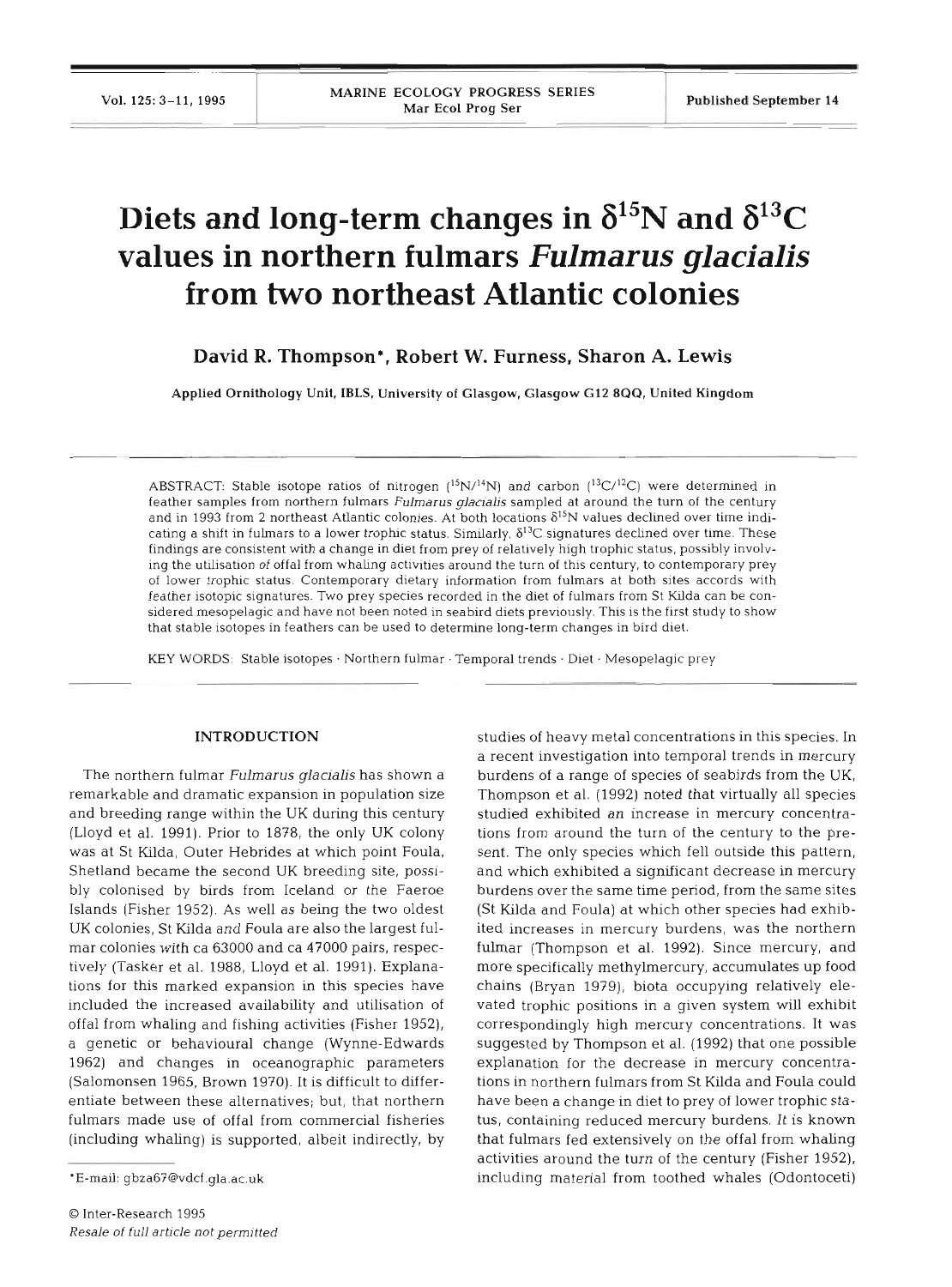which would have occupied relatively high trophic positions and exhibited relatively high mercury concentrations (Thompson 1990). Contemporary fulmars have been shown to feed mainly upon zooplankton at St Kilda and sandeels Ammodytes marinus and fish offal at Foula (Furness & Todd 1984), all of which occupy trophic positions below those of toothed whales and which are likely, therefore, to exhibit relatively low mercury burdens.

Stable isotope analysis has been used increasingly in recent years to elucidate trophic interactions and food web structure. The stepwise enrichment of  $15N$  at each trophic level within a food chain allows the status of any component within a system to be determined with respect to other components in that system (Minagawa & Wada 1984, Schoeninger & DeNiro 1984, Hobson & Welch 1992a, Hobson 1993, Hobson et al. 1994). Carbon stable isotope ratios have been used to indicate relative contributions of carbon from differing sources (terrestrial vs marine, for example) to the diet of particular species (Fry et al. 1983, Dunton & Schell 1987, Hobson 1987, 1990, Mizutani et al. 1990, Hobson & Sealy 1991). Additionally, the complementary analysis of both nitrogen and carbon stable isotope ratios affords greater species segregation on the basis of isotopic signature than if only one isotope ratio has been determined (Hobson 1991, 1993).

Stable isotope analysis has been used to reconstruct the diet or assess the trophic status of biota over long time scales. Preserved collagen from bones has proved particularly useful in this respect; ancient human diets and shifts in diet have been assessed from a range of sites (Van der Merwe & Vogel 1978, Van der Merwe et al. 1981, Chisholm et al. 1982, 1983, Ambrose 1986), whilst Hobson & Montevecchi (1991) investigated dietary and trophic characteristics of the extinct great auk Pinguinus impennis based on isotopic information from extracted bone collagen. Similarly, time-series of fish scales have been used to yield isotopic signatures and assess temporal trends in trophic status of a range of fish species (Wainright et al. 1993).

Potentially, long-term studies of diet and trophic status could be applied to birds, since large numbers of specimens have been preserved as study skins in museum collections. Feather samples from such collections have been used, for example, to investigate temporal patterns of mercury contamination over the last 150 yr at a number of locations (Thompson et al. 1992, 1993a, b). Whilst bone material, and hence collagen, exists in preserved bird collections, samples are difficult to procure. Feather samples are generally more readily obtained and, furthermore, keratin from which they are composed is chemically stable. However, feathers have been used relatively infrequently in lsotopic studies, although recent work has indicated that

their isotopic signatures accurately reflect a bird's diet and trophic status. Mizutani et al. (1992) concluded that stable isotope information from feathers could be used to evaluate diet, based on a study of diet-feather isotopic enrichment in 11 species of birds. The  $\delta^{13}C$ values of Amencan crow Corvus brachyrhynchos feathers have been shown to track  $\delta^{13}C$  values of the diet during feather growth (Hobson & Clark 1992) and, similarly,  $\delta^{13}$ C values of cormorant *Phalacrocorax* carbo feathers have been shown to reveal the relative contributions of riverine and marine protein to that species' diet (Mizutani et al. 1990). Hence, feather samples from preserved study skins should permit an isotopic assessment of temporal patterns of the dietary preferences and trophic status of birds.

In this paper we present data from stable isotope analysis of feather samples from northern fulmars collected from study skins in British museums dating back to the middle of the last century. These data are contrasted with isotopic signatures of feather samples from contemporary fulmars in order to assess whether this species has undergone a change in diet and trophic status over this period, consistent with the decrease in mercury burdens reported by Thompson et al. (1992). Additionally, the contemporary diets of this species at St Kilda and Foula are contrasted and compared to corresponding isotopic information.

## **MATERIALS AND METHODS**

Small body feathers (6 to 10 from each individual), plucked from the breast and back regions, were sampled from apparently healthy, breeding fulmars at St Kilda, Outer Hebrides (57° 49' N, 08° 35' W) and Foula, Shetland (60" 08' N, 02" 05' W) in 1993. Sampling was undertaken during July at both locations. A similar number of body feathers was also sampled from fulmars held as study skins in museum collections (see 'Acknowledgements' for museums visited). For comparative purposes, only skins labelled as being adults, collected during the breeding season prior to 1940 at St Kilda or from the northern isles (Shetland, Fair Isle and Orkney; for comparison with contemporary fulmars from Foula) were sampled. To test whether any change in  $\delta^{15}$ N values (trophic status) over time was an artefact of the companson between historical, museum-held samples and contemporary samples, body feathers were sampled from apparently healthy, breeding Manx shearwaters Puffinus puffinus at Rum, Inner Hebrides (56" 58' N, 06" 18' W). Contemporary samples were obtained in 1990 and historical samples from museum-held study skins dating from 1854 to 1935 from a range of northern and western British sites. For this species there was no a priori reason to suspect any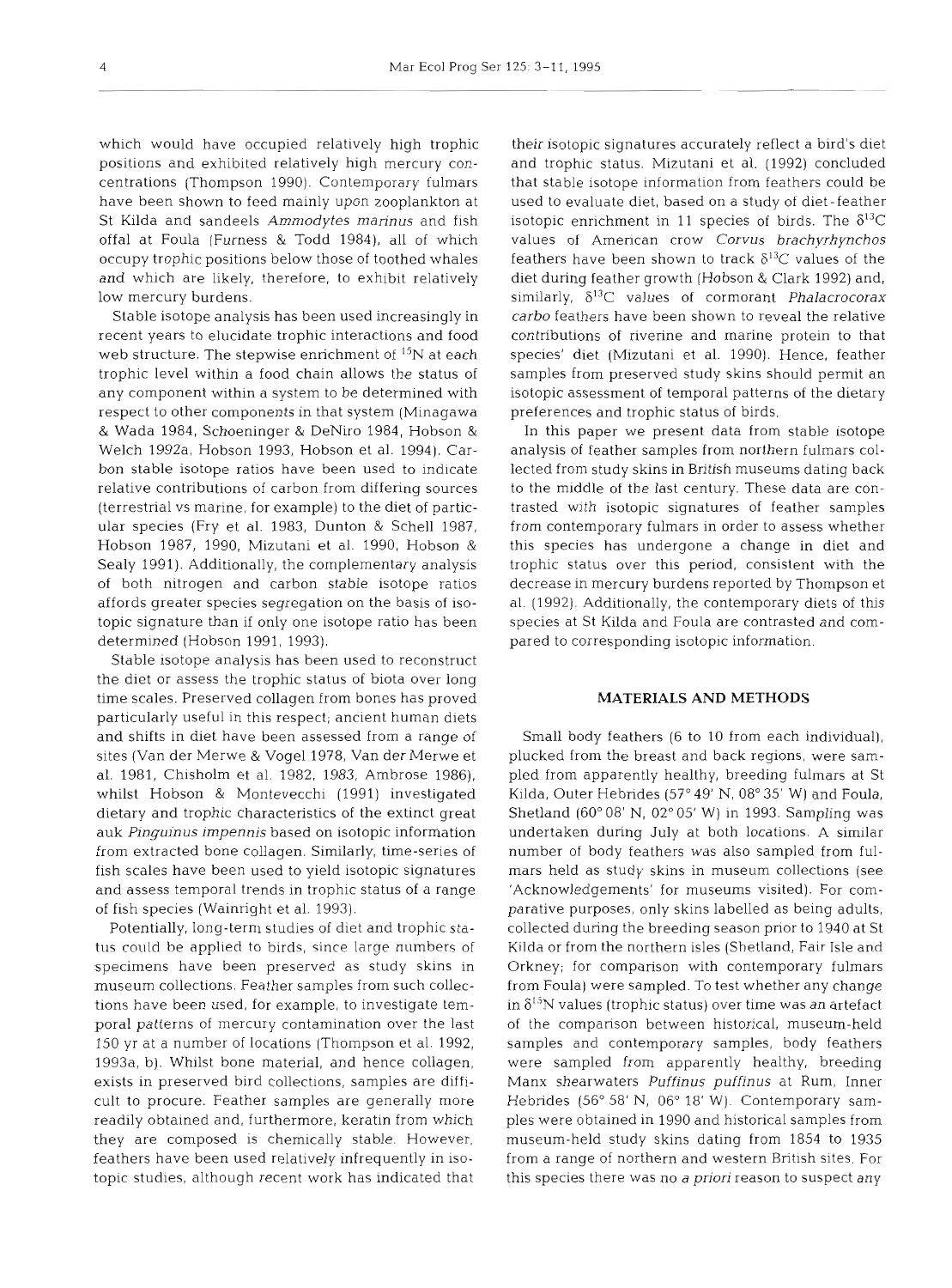washed in an ultra-sonic bath to remove surface contamination using a chloroform/acetone washing regime (Muirhead 1986), and then dried in an oven at 50°C for at least 24 h. Dried feathers were chopped into very small pieces to produce a homogenous feather sample prior to isotope analysis.

Prey samples were obtained when handling adult fulmars during feather sampling or from chicks when approached. Both adults and chicks readily regurgitated food when handled or approached. Prey samples

were placed in plastic vials and maintained deepfrozen (ca  $-20^{\circ}$ C) prior to identification. On returning to the laboratory, prey samples were allowed to thaw and identified to the lowest possible taxon. Dietary items were treated on a presence/absence basis only. No attempt has been made to quantify the size (volume) of prey material regurgitated nor to record the numbers of particular prey species in regurgitations.

For isotope analysis, ca 20 mg of homogenised feather sample was combusted in an evacuated and sealed quartz tube containing excess copper (11) oxide (wire form) and silver wire. The furnace temperature was maintained at 850°C for 6 h, then allowed to cool to ambient laboratory temperature over a further 8 h. The resultant carbon dioxide and nitrogen were separated cryogenically and collected in individual ground glass-stoppered bottles, using a Toepler pump for nitrogen samples, to await analysis. Stable isotope ratios of carbon dioxide and nitrogen were analysed using VG SIRAlO triple collector and VG Micromass 602D double collector mass spectrometers, respectively. Stable isotope concentrations were expressed in conventional notation whereby:

$$
\delta X = \left[ \left( R_{\text{sample}} / R_{\text{standard}} \right) - 1 \right] \times 1000
$$

where X is <sup>13</sup>C or <sup>15</sup>N and R is the corresponding ratio  $13^1$ C/l<sup>2</sup>C or  $15^1$ N/l<sup>4</sup>N.  $R_{standard}$  for  $13^1$ C and  $15^1$ N are PDB and atmospheric nitrogen from AIR, respectively. Analytical errors, based on replicate analyses of IAEA N-l, IAEA N-2 and NBS-21 standards, were  $\pm$  0.2% for both carbon and nitrogen.

#### **RESULTS**

are presented in Table 1. At both locations, significant under the unit of the ual bird

anthropogenic influence on diet and, Table 1. *Fulmarus glacialis*.  $\delta^{15}N$  and  $\delta^{13}C$  values (means  $\pm$  1 SD with sample hence, trophic status. sizes in parentheses) of homogenised body feathers from adult fulmars sampled In all cases, feather samples were prior to 1940 and in 1993, change in isotope signature over this period and results of t-tests comparing the means of the 2 groups

| Location                 | Isotope ratio  | < 1940                    | 1993                      | Change (‰) | t-test                     |
|--------------------------|----------------|---------------------------|---------------------------|------------|----------------------------|
| Northern<br><b>Isles</b> | $\delta^{15}N$ | $15.34 \pm 0.83$<br>(30)  | $14.18 \pm 0.76$<br>(30)  | $-1.16$    | $t = -5.62$<br>p < 0.001   |
|                          | $\delta^{13}C$ | $-16.44 \pm 0.37$<br>(30) | $-17.39 \pm 0.55$<br>(30) | $-0.95$    | $t = -7.86$<br>p < 0.001   |
| St Kilda                 | $\delta^{15}N$ | $14.39 \pm 0.96$<br>(12)  | $13.65 \pm 0.75$<br>(30)  | $-0.74$    | $t = -2.66$<br>$p = 0.011$ |
|                          | $\delta^{13}C$ | $-16.81 \pm 0.50$<br>(12) | $-17.33 \pm 0.42$<br>(30) | $-0.52$    | $t = -3.45$<br>$p = 0.001$ |

decreases were measured in nitrogen and carbon isotope signatures (Table 1; Figs. 1 & 2). The decline in isotope signatures was greatest in fulmars from the northern isles: the mean  $\delta^{15}N$  value fell by 1.16% from prior to 1940 to 1993, whilst the corresponding decline in  $\delta^{13}$ C was 0.95% (Table 1).

The mean  $\delta^{15}N$  value in contemporary fulmars from Foula was significantly higher than that in fulmars from St Kilda (Table 1; *t*-test:  $t = 2.68$ , df = 58, p = 0.01). There was no significant difference in the mean  $\delta^{13}C$ value in contemporary fulmars from Foula and St Kilda (Table 1; *t*-test:  $t = -0.45$ , df = 58, p = 0.66). For contemporary fulmars at both sites, there was no significant correlation between  $\delta^{15}N$  and  $\delta^{13}C$  values of feathers (St Kilda:  $r = -0.09$ ,  $n = 30$ ,  $p = 0.63$ ; Foula:  $r = -0.15$ ,  $n = 30$ ,  $p = 0.44$ ). There was no significant difference in the mean  $\delta^{15}N$  values of Manx shearwaters sampled



Fig. 1. *Fulmarus glacialis*. Changes in  $\delta^{15}N$  signatures of homogenised body feather samples of northern fulmars over time at the northern isles (Shetland, Fair Isle and Orkney), Mean  $\delta^{15}$ N and  $\delta^{13}$ C values for fulmars sampled prior<br>to 1940 and in 1993 from the northern isles and St Kilda birds sampled prior to 1940. Each point represents an individbirds sampled prior to 1940. Each point represents an individ-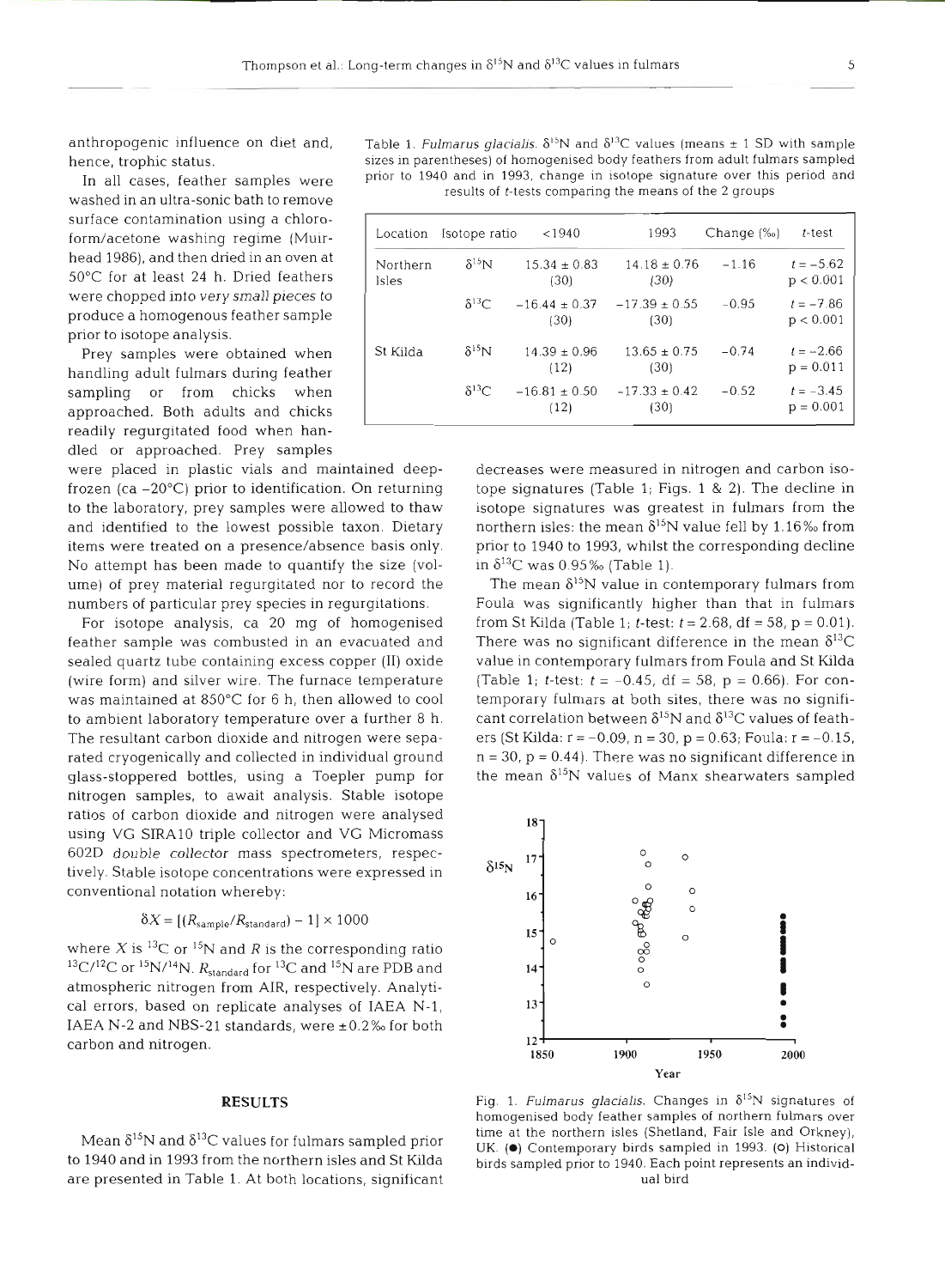

*t*-test:  $t = -0.18$ , df = 22, p = 0.86).

The occurrence of particular prey species<br>the diet of fulmars at St Kilda and Foula is Table 2. Fulmarus glacialis. Prey of fulmars at St Kilda and Foula, deteroccurred in virtually all (99 %) regurgitations at Foula, with other prey types occurring relatively infrequently. Fish offal and unidentified whitefish both occurred in 30% of regurgitations, whilst sandeels were present in 24% (Table 2). The parasitic copepod Caligus elongatus occurred in 13 (35%) of a subset of 37 samples at Foula, always in association with whitefish. This species was absent from regurgitations at St Kilda. Although fish were present in 84% of all samples at St Kilda (Table 2), the whitefish species recorded were generally represented by small, juvenile individuals as determined from otolith size. All whiting Merlangius merlangus, for example, recorded at St Kilda were ca 5 cm in length (based on otolith size from whiting regurgitated whole). **A** total of 22 regurgitations (35 % of samples) contained Crustacea and 5 (8%) contained squid. If C. elongatus is ignored, since this minute dietary item would have been ingested in conjunction with its fish host, Crustacea were present in only 3% of samples at Foula (Table **2).** Two species regurgitated by fulmars at St Kilda can be considered mesopelagic: the decapod crustacean Acanthephyra pelagica and the melamphid fish Scopelogadus beanii (Foxton 1972, Mauchline & Gordon 1984).

### **DISCUSSION**

The statistically significant decreases in mean  $\delta^{15}N$ values of feather samples from northern fulmars between pre-1940 and 1993 are consistent with a shift<br>to a lower trophic status in this species, at both St Kilda<br>and, more dramatically, at the northern isles (Table 1;<br>Fig. 1). However, the absolute decreases in mean  $\$ **<sup>i</sup>**values at each location were not large, and were unlikely to represent a drop in trophic status corre-**<sup>A</sup>**sponding to a whole trophic level in these respective **<sup>I</sup>**food chains. From previous studies of marine food 1900 1950 **2000** chain structure, trophic level enrichments of  $\delta^{15}N$  have been determined as ranging from  $+3$  to  $+4\%$  (e.g. Fig. 2. Fulmarus glacialis. Changes in  $\delta^{13}C$  signatures of Schoeninger & DeNiro 1984, Wada et al. 1987, Hobson homogenised body feather samples from northern fulmars & Welch 1992, Hobson et al. 1994). Based on these over time. (A) Contemporary birds sampled in 1993. ( $\triangle$ ) His-data, the decrease in mean  $\delta^{15}$ N signatures in northern torical birds sampled prior to 1940. Other details as for Fig. 1 fullmars between pre-1940 and 1993 isles (-1.16‰; Table 1, Fig. 1) and at St Kilda (-0.74‰; prior to 1940 and in 1990 (pre-1940: mean  $= 17.63\%$ , Table 1) represent reductions of ca one third and  $SD = 1.3$ ,  $n = 12$ ; 1990: mean = 17.52%,  $SD = 1.4$ ,  $n = 12$ ; ca one quarter of a trophic level, respectively. Whilst

in the diet of fulmars at St Kilda and Foula is<br>summarised in Table 2. Fish and/or fish offal<br>mined from regurgitations. Values are numbers and percentage of sam-<br>percentaging a particular proud procedure to the content of ples containing a particular prey category

| Species                  | St Kilda                 |                   | Foula             |                         |
|--------------------------|--------------------------|-------------------|-------------------|-------------------------|
|                          | No. of<br>samples        | $%$ of<br>samples | No. of<br>samples | $%$ of<br>samples       |
| Crustacea                |                          |                   |                   |                         |
| Hyperia galba            | 14                       | 23                |                   |                         |
| Eurydice sp.             | 1                        | $\overline{2}$    | 1                 | 1                       |
| Acanthephyra pelagica    | 13                       | 21                |                   |                         |
| Unidentified Crustacea   |                          |                   | $\overline{c}$    | $\overline{\mathbf{c}}$ |
| <b>Total Crustacea</b>   | 22                       | 35                | 3                 | $\overline{3}$          |
| Caligus elongatus        |                          |                   | 13 <sup>a</sup>   | 35 <sup>a</sup>         |
| Cephalopoda              |                          |                   |                   |                         |
| Gonatus steenstrupi      | 3                        | 5                 |                   |                         |
| Unidentified squid       | $\overline{\mathcal{L}}$ | 3                 | $\mathbf{1}$      | 1                       |
| Total Cephalopoda        | 5                        | 8                 | 1                 | 1                       |
| Pisces                   |                          |                   |                   |                         |
| Trisopterus luscus       | 1                        | 2                 |                   |                         |
| Trisopterus esmarkii     | $\overline{2}$           | 3                 | 6                 | 7                       |
| Micromesistius poutassou |                          |                   | 1                 | ĺ                       |
| Melanogrammus aeglefinus | $\mathbf{1}$             | $\overline{2}$    | 1                 | 1                       |
| Merlangius merlangus     | 10                       | 16                |                   |                         |
| Callionymus lyra         | 1                        | $\overline{2}$    |                   |                         |
| Ammodytes marinus        | 4                        | 6                 | 21                | 24                      |
| Scopelogadus beanii      | 7                        | 11                |                   |                         |
| Unidentified whitefish   | 26                       | 42                | 27                | 31                      |
| Other unidentified fish  | 3                        | 5                 | 5                 | 6                       |
| Fish offal               |                          |                   | 26                | 30                      |
| Total fish               | 52                       | 84                | 85                | 99                      |
|                          | 62                       |                   | 86                |                         |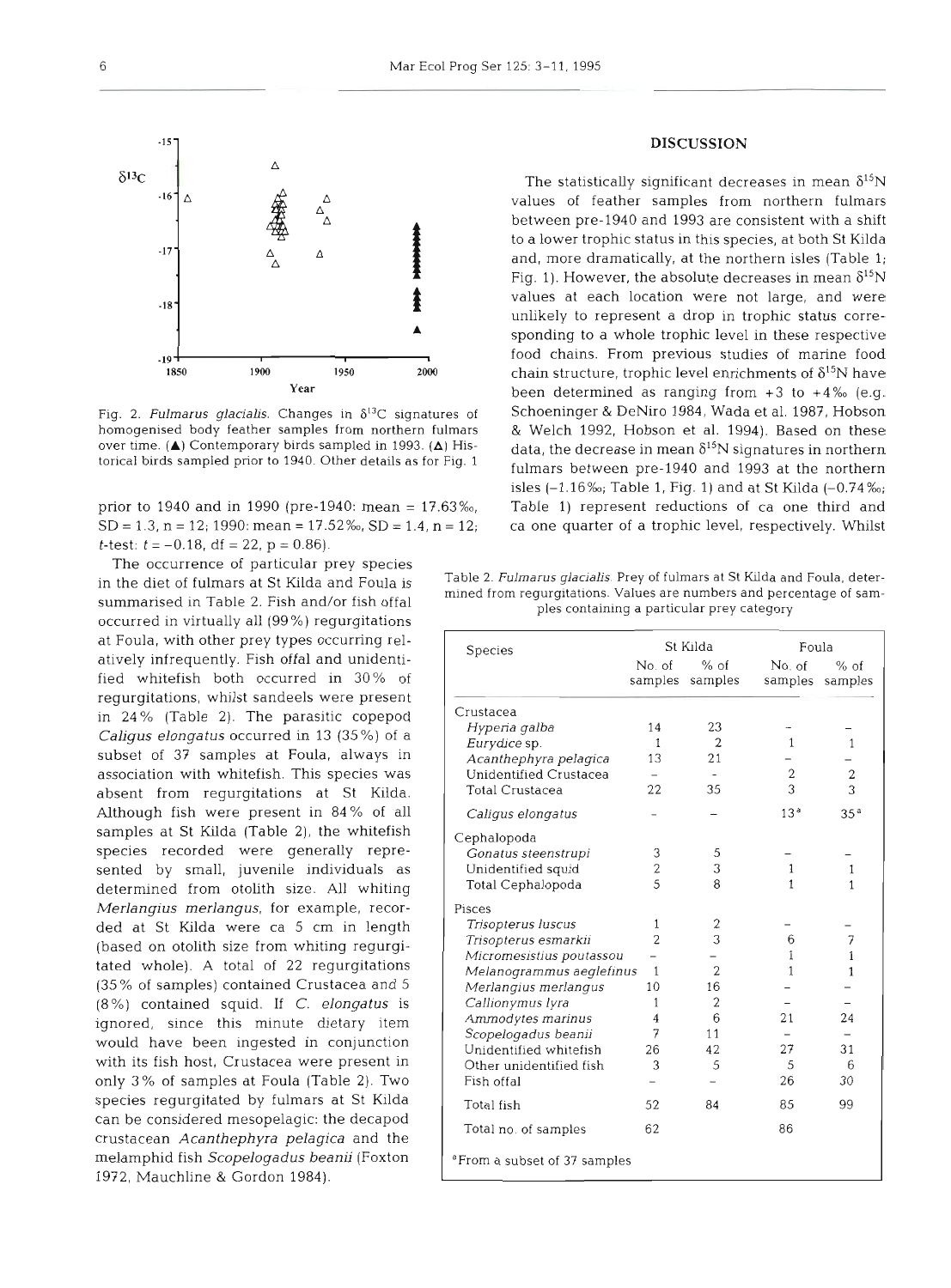modest, the reduction in  $\delta^{15}N$  values in northern fulmars would appear to be a genuine effect. No such decline could be detected in Manx shearwater feather samples (see 'Results') collected over the same period as the fulmar samples. The reduction in  $\delta^{15}N$  values in fulmars is consistent with the corresponding decline in mercury burdens (Thompson et al. 1992). Several possible hypotheses can be put forward to account for the observed trends in isotopic signatures.

Around the turn of this century, when nearly all of the historical fulmar feather samples were obtained, northern fulmars at St Kilda and the northern isles could feed, to some extent, upon offal and other waste products from the whaling industry. In Britain, whaling operations spanned 1903 to 1929 at Shetland and the Outer Hebrides with a smaller whaling industry at County Mayo, western Ireland, from 1908 to 1922 (Brown 1976). It is well documented that northern fulmars were attracted in large numbers to feed at whaling activities (see Fisher 1952). Whilst the majority of whales caught during this period were fin *Balaenoptera physalus* and sei *B. borealis* whales, smaller numbers of toothed whales were also caught, including sperm whales *Physeter macrocephalus* and bottlenose whales *Hyperoodon ampullatus* (Brown 1976).

Toothed whales feed largely on fish and squid, with baleen whales (Mysticeti) taking a greater proportion of zooplankton (see Evans 1987 for a review). Consistent with this dietary difference,  $\delta^{15}$ N values in toothed whales have been found to range from +14.3 to +17.8% in collagen (Schoeninger & DeNiro 1984) and from  $+15.8$  to  $+16.6\%$  in muscle (Hobson & Welch 1992), with values in collagen of baleen whales generally lower, +11.7 to +15.8% (Schoeninger & DeNiro 1984). The relatively high  $\delta^{15}N$  signatures in northern fulmars during the early part of this century (Table 1, Fig. 1) could, therefore, be due in part to the availability of offal from whaling, particularly from toothed whales which exhibit relatively high  $\delta^{15}N$  values.

Concurrent with a reduction in  $\delta^{15}N$  values, fulmars at both locations exhibited significant decreases in  $\delta^{13}$ C signatures (Table 1, Fig. 2). Since there was no relationship between  $\delta^{15}N$  and  $\delta^{13}C$  values in feather samples from contemporary fulmars (see 'Results'), although  $\delta^{15}N$  values spanned at least 3% (equivalent to a minimum of 1 trophic level) at both sites, it is unlikely that  $\delta^{13}C$  signatures reflect trophic status. Other workers have concluded that, at higher levels within food chains,  $\delta^{13}$ C signatures yield little information about trophic status (Wada et al. 1987, Fry 1988, Hobson & Welch 1992, Hobson et al. 1994). Nevertheless, the observed reduction in  $\delta^{13}C$  values in fulmars may be linked to the disappearance of whale-derived carbon in their diet. The  $\delta^{13}$ C signatures of plankton have been shown to vary with latitude (e.g. Rau et al.

1982, Dunton et al. 1989, Saupe et al. 1989), reflecting at least in part a positive correlation with sea surface temperature (Fontugne & Duplessy 1981, Rau et al. 1982). Whilst there is no evidence to indicate that any long-term change in sea surface temperatures has occurred to the northwest of the British Isles over the last 100 yr (Bottomley et al. 1990), latitudinal variation in  $\delta^{13}$ C values at the base of marine food chains would lead to corresponding spatial variation in  $\delta^{13}$ C signatures at other levels within those systems. The species of whales caught by Scottish and Irish whalers are migratory, spending winters at lower latitudes and moving northwards to higher latitudes during the summer (see Evans 1987). Whales which spent the winter at lower, warmer latitudes would have incorporated relatively  $^{13}$ C-rich material. Fulmars feeding at higher, colder latitudes (St Kilda and the northern isles) would normally ingest material relatively depleted in  ${}^{13}C$ . Material derived from whales and ingested by fulmars would be relatively  ${}^{13}$ C-rich and may account for the elevated  $\delta^{13}C$  signatures of fulmars at that time (Table 1). Schell et al. (1989) used  $\delta^{13}$ C measurements in bowhead whale *Balaena mysticetus* baleen to indicate spatial variation in  $\delta^{13}$ C values of prey as this species migrated through the Chukchi and Beaufort Seas, although this was not linked to latitudinal effects.

Whilst possible, the utilisation of whale offal by fulmars as an explanation for the decline in isotopic signatures has limitations. For the reduction in  $\delta^{15}N$ signatures to be attributable to the availability of whale offal, a large proportion of the fulmar population would have to incorporate organic material from the relatively few toothed whales caught by the Scottish and Irish whalers. Fulmars can forage over large areas, yet offal from whaling would be concentrated at a relatively small number of coastal whaling stations.

Alternatively, long-term changes in the availability of fish and fish offal discarded by fishing boats may have influenced fulmar trophic status. In the northern North Sea, fishing activity has shifted from relatively large species and older age-classes to an increased proportion of smaller species and younger age-classes. Pope & Knights (1982) suggested that the greater proportion of smaller length-classes of groundfish in the northern North Sea compared to that recorded at the Faeroe Bank was the result of differences in fishing exploitation between these 2 sites, increased fishing pressure in the North Sea producing a fish community with relatively more smaller fish. Wainright et al. (1993) noted a decrease in trophic status of haddock *Melanogrammus aeglefinus* from the Georges Bank food web during this century, possibly linked to a reduction in the availability of fish prey. A relative increase in discarded material from fish of lower trophic status over time would result in a reduction in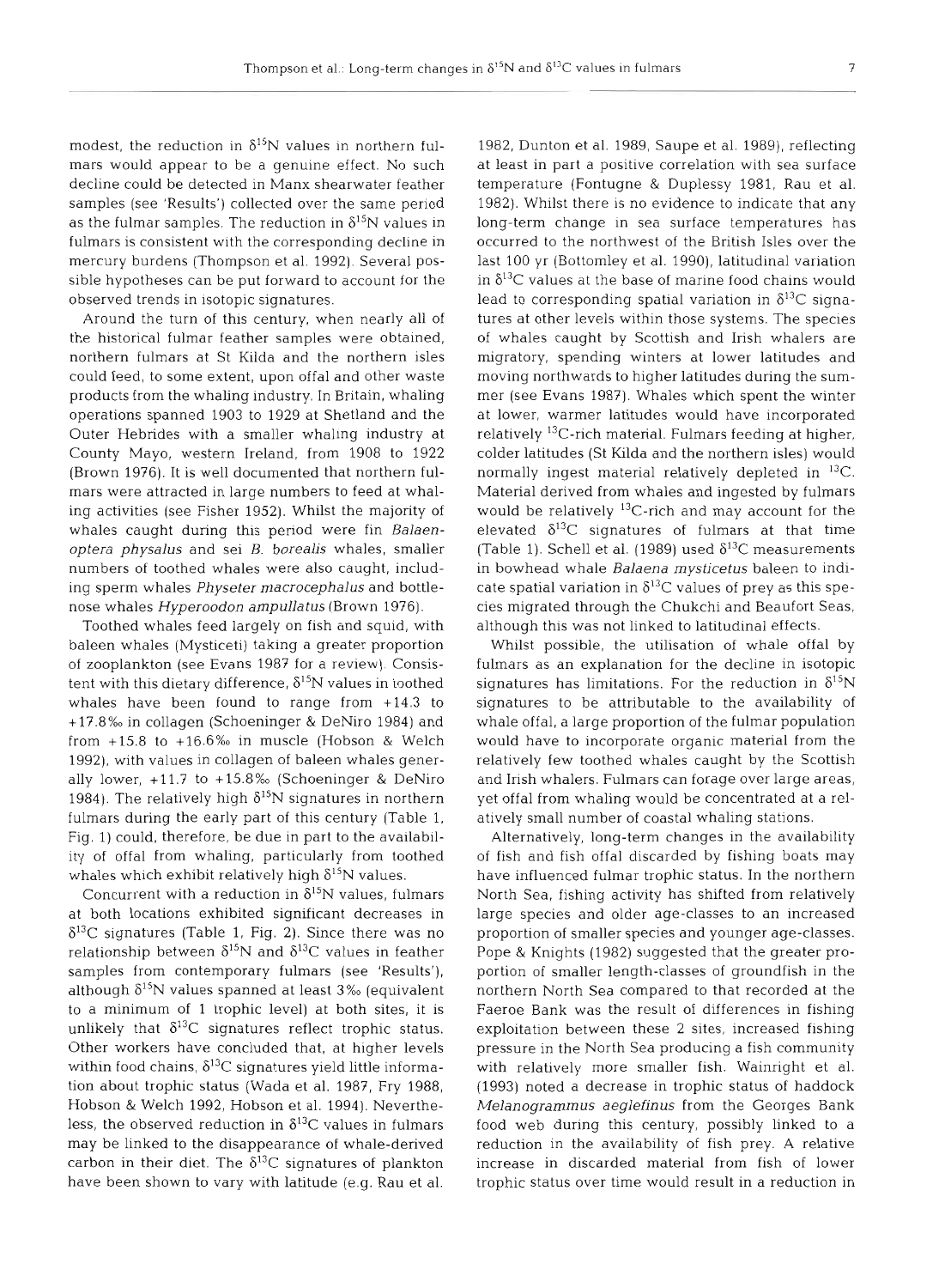the trophic status of fulmars scavenging on such fishery waste. Whilst such an explanation would be consistent with the observed decrease in  $\delta^{15}N$  values in fulmars, it is difficult to see how the corresponding reduction in  $\delta^{13}$ C signatures would be affected by a shift in fish and fish offal discards. Furthermore, any explanation based on temporal changes in fishing activity would be applicable largely to fulmars from the northern isles. The waters around St Kilda to the northwest of Scotland have not been as intensively fished as in the northern North Sea, yet fulmars at both locations show similar patterns of isotope decline (Table 1). Indeed, fish offal was only recorded in 0.8 % of regurgitated food samples collected from fulmars at St Kilda by Furness & Todd (1984) and no fish offal was recorded from fulmar regurgitations at St Kilda in the present study (Table 2).

Any marked changes in the diet of fulmars from one year to the next would not be detected in the present study, where only one contemporary sample (from 1993) is compared to samples from several years prior to 1940. An eruption of medusae, for example, which are known to occur in the diet of fulmars (Harrison 1984), would lower the trophic status of fulmars. Although no mudusae were recorded in the present study, the presence of Hyperia galba in regurgitations from fulmars at St Kilda (Table **2)** may indicate feeding on jellyfish, since this amphipod is known to associate with medusae (Harbison et al. 1977), and Leaper et al. (1988) noted fulmars feeding on jellyfish in waters around St Kilda in 1987. The significant decline in isotopic signatures of fulmars over time (Table 1) may be an artefact of a particular diet, comprising prey species of relatively low trophic status, in an exceptional single year, rather than a general long-term trend. Whilst possible, the same short-term change in diet would need to have occurred at both St Kilda and Foula in the same year. These 2 sites are about 450 km apart and occupy oceanographically distinct water masses (Bary 1963), so such an explanation is unlikely.

The significantly higher mean  $\delta^{15}N$  signature in contemporary fulmars from Foula compared to that in fulmars from St Kilda, indicating a slightly higher trophic status of fulmars at Foula (see 'Results'; Table 1), is consistent with dietary differences between these **2**  colonies. Based on the presence or absence of a particular prey type in regurgitations, fulmar diet at Foula consisted almost entirely of fish, whilst at St Kilda, although fish were present in over 80% of all regurgitations, a substantial proportion of regurgitations (35%) also contained crustacean prey (Table 2). The lack of any difference in  $\delta^{13}$ C signatures of fulmars between these 2 locations (Table l) probably reflects a pelagic feeding habit in this species. It has been suggested by several workers that  $\delta^{13}$ C signatures in

seabirds and other marine biota reflected either benthic/pelagic or inshore/offshore feeding preferences (e.g. McConnaughey & McRoy 1979, Rau et al. 1983, Dunton et al. 1989, Hobson 1993, Hobson et al. 1994).

The diets of northern fulmars reported here are broadly similar to those described by Furness & Todd (1984). At Foula, sandeels, whitefish and fish offal are still the most important prey groups (Table 2), indicating a continued use of discarded material from whitefish trawler activities. Fulmars have been shown to consume most of the offal discarded by whitefish trawlers, aggressively excluding other seabird species from this food resource (Hudson & Furness 1989). The parasitic copepod Caligus elongatus was present in 35% of a sub-set of prey samples examined from Foula, always in association with whitefish; this species has been recorded in association with over 80 species of fish host (Kabata 1979). Interestingly, C. elongatus was absent from dietary samples from St Kilda despite a range of whitefish species being recorded (Table 2). However, since most of the fish species recorded in fulmar regurgitations from St Kilda were relatively small, juvenile individuals, it may be that insufficient exposure to this parasite had occurred.

Perhaps surprisingly, of 9 species of pelagic zooplankton and benthic invertebrates recorded in the diet of fulmars at St Kilda by Furness & Todd (1984) in 1981, only an unidentified species of Acanthephyra from that study was also recorded in the present study. We cannot explain why there should be such an apparent marked difference in species composition of the diet of fulmars at St Kilda over this period, since samples were collected at the same time of year in both studies and trawling activities, which bring benthic species to the surface as discards, are still in operation around St Kilda (as evidenced by the presence of a bottom-dwelling dragonet Callionymus lyra: Table 2). However, seabird diets have been shown to vary over relatively small spatial scales (Schneider & Hunt **1984),**  and it is likely that variation in diet would occur temporally.

Of the species recorded from fulmars at St Kilda in the present study, 2 can be considered as mesopelagic The oplophorid Acanthephyra pelagica has been recorded at depths of 200 to 2000 m during the day, with highest densities mainly above 1000 m, migrating vertically to ca 500 m at night in the northeast Atlantic (Foxton 1972, Roe 1984). Similarly, the melamphid Scopelogadus beanii, whilst having been recorded from very close to St Kilda (Ebeling & Weed 1963), has not been recorded at the surface and rarely at depths less than 500 m, and evidence for a pronounced vertical migration is weak (Mauchline & Gordon 1984, Keene et al. 1987, Gartner & Muslck 1989). That these species occur to an appreciable extent in fulmars' diets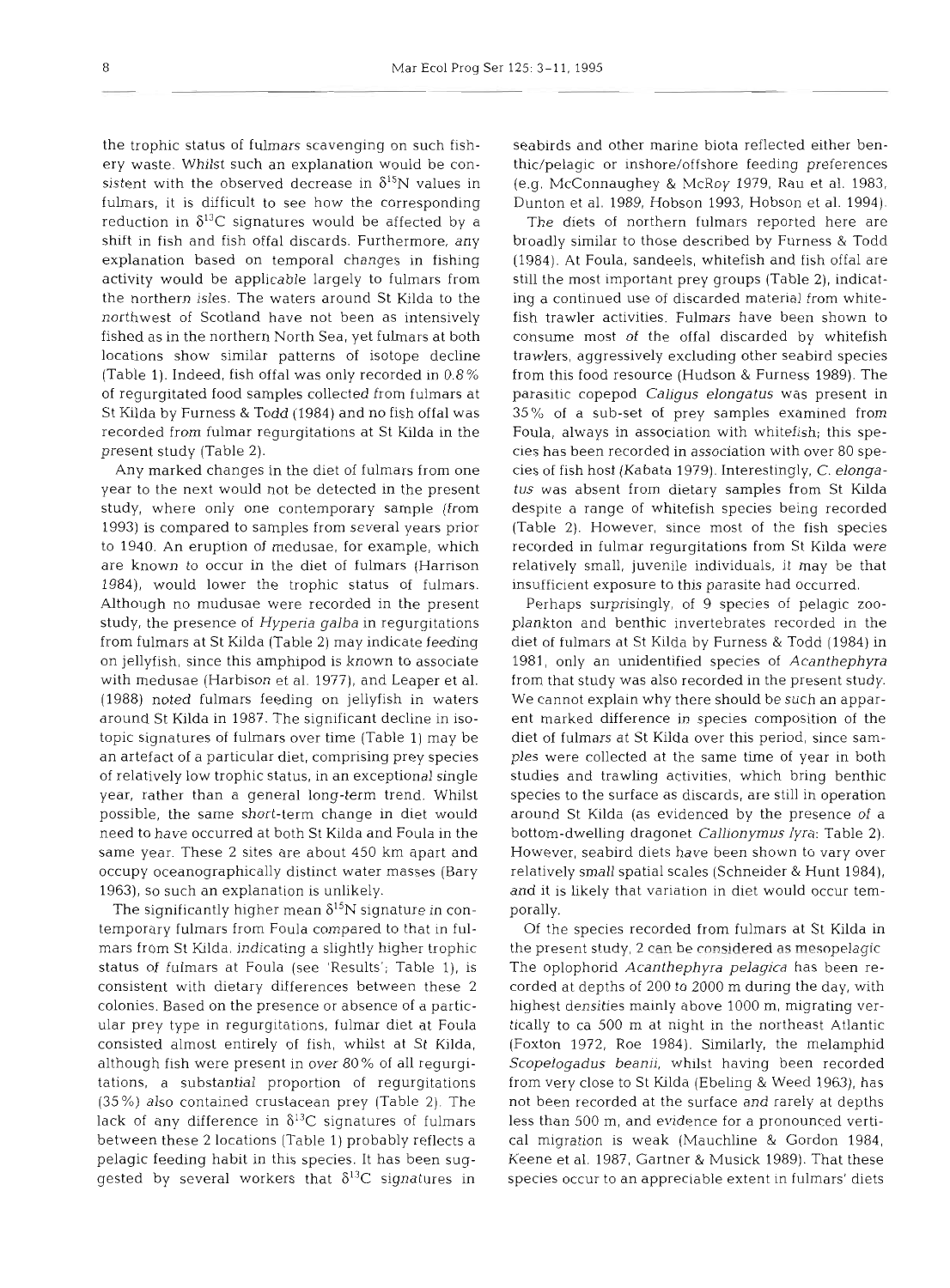at St Kilda (21 % and 11% of samples contained A. *pelagjca* and *S. beanii,* respectively; Table *2)* raises the obvious question of how the birds obtain such prey items if they do not occur at or very near the sea surface, since fulmars have been shown to be able to dive to a maximum of only ca 3 m (Hobson & Welch 1992b).

Whilst bottom-dwelling or deep-water pelagic species may be brought to the surface and discarded by fishing activity (Hudson & Furness 1988), this would seem an unlikely explanation for the occurrence of *Acanthephyra pelagica* and *Scopelogadus beanii* in the diet of fulmars at St Kilda. Both these species are relatively small (total length of a few cm) and unlikely to be retained in nets. Furthermore, the diet of great skuas *Catharacta skua* at St Kilda includes several deep-water, bottom-dwelling species, presumably discarded from trawlers, but not the two in question (Thompson & Hamer unpubl. data). Predatory fish and mammals can force prey species to the surface and so make them available to seabirds (Martin 1986, Au & Pitman 1988, Grebmeier & Harrison 1992, Hamer et al. 1994). Such associations have not been recorded at St Kilda, nor does it seem likely that such deep-dwelling, and, in the case of *A, pelagica* in particular, slowmoving species could avoid a predatory fish or mammal and reach the surface. Ainley et al. (1986) reported deep-living prey species in the diet of seabirds from the Antarctic, whilst recently, Steele & Montevecchi (1994) hypothesised that crustacean prey recorded in the diet of Leach's storm-petrel *Oceanodroma leucorhoa* may migrate closer to the sea surface than previously thought. A similar explanation can be put forward to account for the presence of both A. *pelagica*  and *S. beanii* in the diet of fulmars at St Kilda. It may well be, as suggested by Steele & Montevecchi (1994), that seabirds can act as independent samplers of marine fauna and complement information provided about the occurrence of mesopelagic organisms by conventional sampling techniques.

Acknowledgements. This work was supported by NERC grant GR3/8445 and the Shetland Oil Terminal Environmental Advisory Group. We thank Tony Fallick for the use of facdities at the SURRC, East Kilbride, Fred Cornwallis for building the vacuum line and Terry Donnelly and Susan Waldron for help and advice with isotope analysis. The Holbourn family kindly allowed us to conduct fieldwork on Foula and John Love facilitated access to St Kilda. We thank Ron Metcalfe and the Army Movement Control Detachment, Benbecula for help and assistance with travel to St Kilda and Jim Vaughan who helped with fieldwork on St Kilda and who made DRT's and SAL'S stay there so enjoyable. We extend our thanks and appreciation to Werner Schwarzhans for identification of many of the fish otoliths, Mike Imber for squid beak identification, Karen Gresty for identification of copepods. Martin Attrill for help with identification of larger crustaceans and David Ellett for advice on sea temperatures. Historical feather

samples were obtained from the Royal Scottish Museum, Edinburgh, Liverpool Museum, the Hancock Museum, Newcastle upon Tyne, Bolton Museum and the British Museum (Natural History), Tring; we thank the staff of these institutions who allowed us access to their study skin collections. The manuscript was improved by the suggestions of 3 anonymous referees.

#### LITERATURE CITED

- Ainley DG, Fraser WR, Sullivan CW, Torres JJ, Hopkins TL, Smith WO (1986) Antarctic mesopelagic micronekton: evidence from seabirds that pack ice affects community structure. Science 232:847-849
- Ambrose SH (1986) Stable carbon and nitrogen isotope analysis of human and animal diet in Africa. J Hum Evol 15: 707-731
- Au DW, Pitman RL (1988) Seabird relationships with tropical tunas and dolphins. In: Burger J (ed) Seabirds and other marine vertebrates. Columbia University Press. New York, p 174-212
- Bary BM (1963) Temperature, salinity and plankton in the eastern north Atlantic and coastal water of Britain, 1957. I. The characterisation and distribution of surface waters. J Fish Res Bd Can 20:789-815
- Bottomley M, Folland CK, Hsiung J, Newell RE, Parker DE (eds) (1990) Global ocean surface temperature atlas. UK Meteorological Office and Massachusetts Institute of Technology, Meteorological Office, Bracknell
- Brown RGB (1970) Fulmar distribution, a Canadian perspective. Ibis  $112:44-51$
- Brown SG (1976) Modern whaling in Britain and the northeast Atlantic ocean. Mamm Rev 6:25-36
- Bryan GW (1979) Bioaccumulation of marine pollutants. Phil Trans R Soc Lond B 286:483-505
- Chisholm BS, Nelson DE, Hobson **KA,** Schwarcz HP, Knyf M (1983) Carbon isotope measurement techniques for bone collagen: notes for the archaeologist. J archaeol Sci 10: 355-360
- Chisholm BS, Nelson DE, Schwarcz HP (1982) Stable-carbon isotope ratios as a measure of marine versus terrestrial protein in ancient diets. Science 216:1131-1132
- Dunton KH, Saupe SM, Golikov AN, Schell DM, Schonberg SV (1989) Trophic relationships and isotopic gradients among arctic and subarctic marine fauna. Mar Ecol Prog Ser 56:89-97
- Dunton KH, Schell DM (1987) Dependence of consumers on macroalgal (Laminaria solidungula) carbon in an arctic kelp community. Mar Biol 93:615-625
- Ebeling AW, Weed WH (1963) Melamphidae III. Systematics and distribution of the species in the bathypelagic fish genus Scopelogadus Vaillant. Dana Report No. 60, p 1-58
- Evans PGH (1987) The natural history of whales and dolphins. Christopher Helm, London
- Fisher J (1952) The fulmar. Collins. London
- Fontugne MR, Duplessy JC (1981) Organic carbon isotopic fractionation by marine plankton in the temperature range  $-1$  to 31 $^{\circ}$ C. Oceanol Acta 4:85-90
- Foxton P (1972) Observations on the vertical distribution of the genus Acanthephyra (Crustacea: Decapoda) in the eastern north Atlantic, with particular reference to species of the 'purpurea' group. Proc R Soc Edinb 73(B):301-313
- Fry B (1988) Food web structure on Georges Bank from stable C. N and S isotopic compositions. Limnol Oceanogr 33: 1182-1190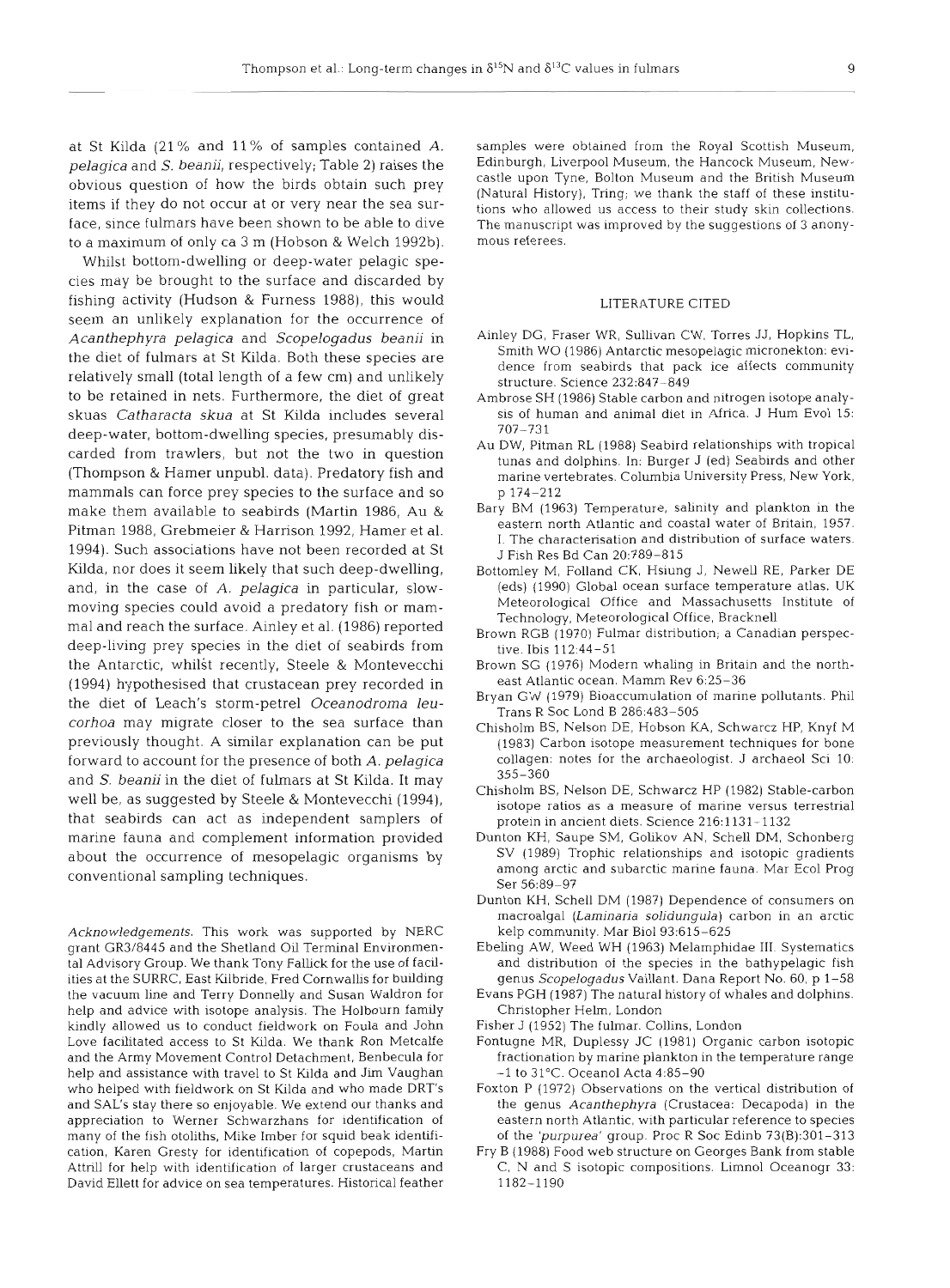- Fry B, Scanlan RS, Parker PL (1983)  $^{13}C/^{12}C$  ratios in marine food webs of the Torres Strait, Queensland. J Aust mar Freshw Res 34:70?-715
- Furness RW, Todd CM (1984) Diets and feeding of fulmars Fulmarus glacialis during the breeding season: a comparison between St Kilda and Shetland colonies. Ibis 126: 379-387
- Gartner JV, Musick JA (1989) Feeding habits of the deep-sea fish, Scopelogadus beanii (Pisces: Melamphidae), in the western north Atlantic. Deep Sea Res 36:1457-1469
- Grebmeier JM, Harrison NM (1992) Seabird feeding on benthic amphipods facilitated by gray whale activity in the northern Bering Sea. Mar Ecol Prog Ser 80:125-133
- Hamer KC, Thompson DR, Rundle AJ, Lewis SA, Stewart FM (1994) Mesopelagic fish eaten by yellow-legged herring gulls Larus argentatus atlantis. Seabird 16:30-33
- Harbison GR. Biggs DC. Madin LP (1977) The associations of Amphipoda Hyperiidae with gelatinous zooplankton - 11. Associations with Cnidaria. Ctenophora and Radiolaria. Deep Sea Res 24:465-488
- Hobson KA (1987) Use of stable-carbon isotope analysis to estimate marine and terrestrial protein content in gull diets. Can J Zool 65:1210-1213
- Hobson KA (1990) Stable isotope analysis of marbled murrelets: evidence for freshwater feeding and determination of trophic level. Condor 92:897-903
- Hobson KA (1991) Stable isotopic determinations of the trophic relationships of seabirds: preliminary investigations of alcids from coastal British Columbia. In: Montevecchi WA, Gaston AJ (eds) Studies of high-latitude seabirds. I. Behavioural, energetic and oceanographic aspects of seabird feeding ecology. Can Wild1 Serv Occas Pap 68:16-20
- Hobson KA (1993) Trophic relationships among high Arctic seabirds: insights from tissue-dependent stable-isotope models. Mar Ecol Prog Ser 95:7-l8
- Hobson KA, Clark RG (1992) Assessing avian diets using stable isotopes I: turnover of  $\delta^{13}C$  in tissues. Condor 94: 181-188
- Hobson KA, Montevecchi WA (1991) Stable isotopic determinations of trophic relationships of great auks. Oecologia 87:528-531
- Hobson KA, Piatt JF, Pitocchelli J (1994) Using stable isotopes to determine seabird trophic relationships. J Anim Ecol 63:786-798
- Hobson **KA,** Sealy SG (1991) Marine protein contributions to the diet of northern saw-whet owls on the Queen Charlotte Islands: a stable-isotope approach. Auk 108:43?-440
- Hobson KA. Welch HE (1992a) Deterrninations of trophic relationships within a high Arctic marine food web using  $\delta^{13}C$ and  $\delta^{15}N$  analysis. Mar Ecol Prog Ser 84:9-18
- Hobson KA, Welch HE (1992b) Observations of foraging northern fulmars (Fulmarus glacialis) in the Canadian high Arctic. Arctic 45:150-153
- Hudson AV, Furness RW (1988) Utilization of discarded fish by scavenging seabirds behind whitefish trawlers in Shetland. J Zool, Lond 215:151-166
- Hudson AV, Furness RW (1989) The behaviour of seabirds foraging at fishing boats around Shetland. Ibis 131:225-237
- Kabata Z (1979) Parasitic copepoda of British fishes. The Ray Society, London
- Keene MJ. Gibbs RH, Krueger WH (1987) Famlly Melamphidae, bigscales. In: Gibbs RH, Krueger WH (eds) Biology of midwater fishes of the Bermuda ocean acre. Smithsonian Contributions to Zoology 452. Smithsonian Institution Press, Washington, DC, p 169-185
- Leaper GM, Webb A, Benn S. Prendergast HDV, Tasker ML,

Schofield R (1988) Seabird studies around St Kilda, June 1987 Nature Conservancy Council Chief Scientist Directorate Report 804, NCC, Aberdeen

- Lloyd C, Tasker ML, Partridge K (1991) The status of seabirds in Britain and Ireland. T & AD Poyser, London
- Martin AR (1986) Feeding association between dolphins and shearwaters around the Azores Islands. Can J Zool 64:1372-1374
- Mauchline J, Gordon JDM (1984) Occurrence and feeding of berycomorphid and percomorphid teleost fish in the Rockall Trough. J Cons int Explor Mer 41:239-247
- McConnaughey T, McRoy CP (1979) Food-web structure and the fractionation of carbon isotopes in the Bering Sea. Mar Biol 53:257-262
- Minagawa M, Wada E (1984) Stepwise enrichment of  $\delta^{15}N$ along food chains: further evidence and the relation between **SL5N** and animal age. Geochim Cosmochim Acta 48:1135-1240
- Mizutani H. Fukuda M. Kabaya Y (1992) <sup>13</sup>C and <sup>15</sup>N enrichment factors of feathers of 11 species of adult birds. Ecology 73:1391-1395
- Mizutani H, Fukuda M, Kabaya Y, Wada E (1990) Carbon isotope ratio of feathers reveals feeding behaviour of cormorants. Auk 107:400-403
- Muirhead SJ (1986) The accumulation, storage and elimination of metals and organochlorines in the great skua Catharacta skua and metal accumulation in Atlantic Procellariiformes. PhD thesis, University of Glasgow
- Pope JG, Knights BJ (1982) Simple models of prediction in multi-age fisheries for considering the estimation of fishing mortality and its effects. Can Spec Pub1 Fish Aquat Sci 59:64-69
- Rau GH, Mearns AJ, Young DR, Olson RJ, Schafer HA, Kaplan IR (1983) Animal  ${}^{13}C/{}^{12}C$  correlates with trophic level in pelagic food webs. Ecology 64: 1314-13 18
- Rau GH, Sweeney RE, Kaplan IR (1982) Plankton <sup>13</sup>C:<sup>12</sup>C ratio changes with latitude: differences between northern and southern oceans. Deep Sea Res 29:1035-1039
- Roe HSJ (1984) The die1 migrations and distributions within a mesopelagic community in the north east Atlantic. 2. Vertical migrations and feeding of mysids and decapod Crustacea. Prog Oceanogr 13:269-318
- Salomonsen F (1965) Geographic variation of the fulmar (Fulmarus glacialis) and zones of the marine environment in the north Atlantic. Auk 85:327-355
- Saupe SM, Schell DM, Griffiths WB (1989) Carbon-isotope ratio gradients in western arctic zooplankton. Mar Biol 103:427-432
- Schell DM, Saupe SM, Haubenstock N (1989) Bowhead whale (Balaena mysticetus) growth and feeding as estimated by  $\delta^{13}$ C techniques. Mar Biol 103:433-443
- Schneider DC, Hunt GL (1984) A comparison of seabird diets and foraging distribution around the Pribilof Islands, Alaska. In: Nettleship DN, Sanger GA, Springer PF (eds) Marine birds: their feeding ecology and commercial fisheries relationships. Supply and Services Canada, Ottawa, p 86-93
- Schoeninger MJ, DeNiro MJ (1984) Nitrogen and carbon isotopic composition of bone collagen from marine and terrestrial animals. Geochim Cosmochim Acta 48:625-639
- Steele DH, Montevecchi WA (1994) Leach's storm-petrels prey on lower mesopelagic (Mysidacea and Decapoda) crustaceans: possible implications for crustacean and avian distributions. Crustaceana 66:212-218
- Tasker ML, Moore PR, Schofield RA (1988) The seabirds of St K11da. 1987. Scott Birds 1521-29
- Thompson DR (1990) Metal levels in marine vertebrates. In: